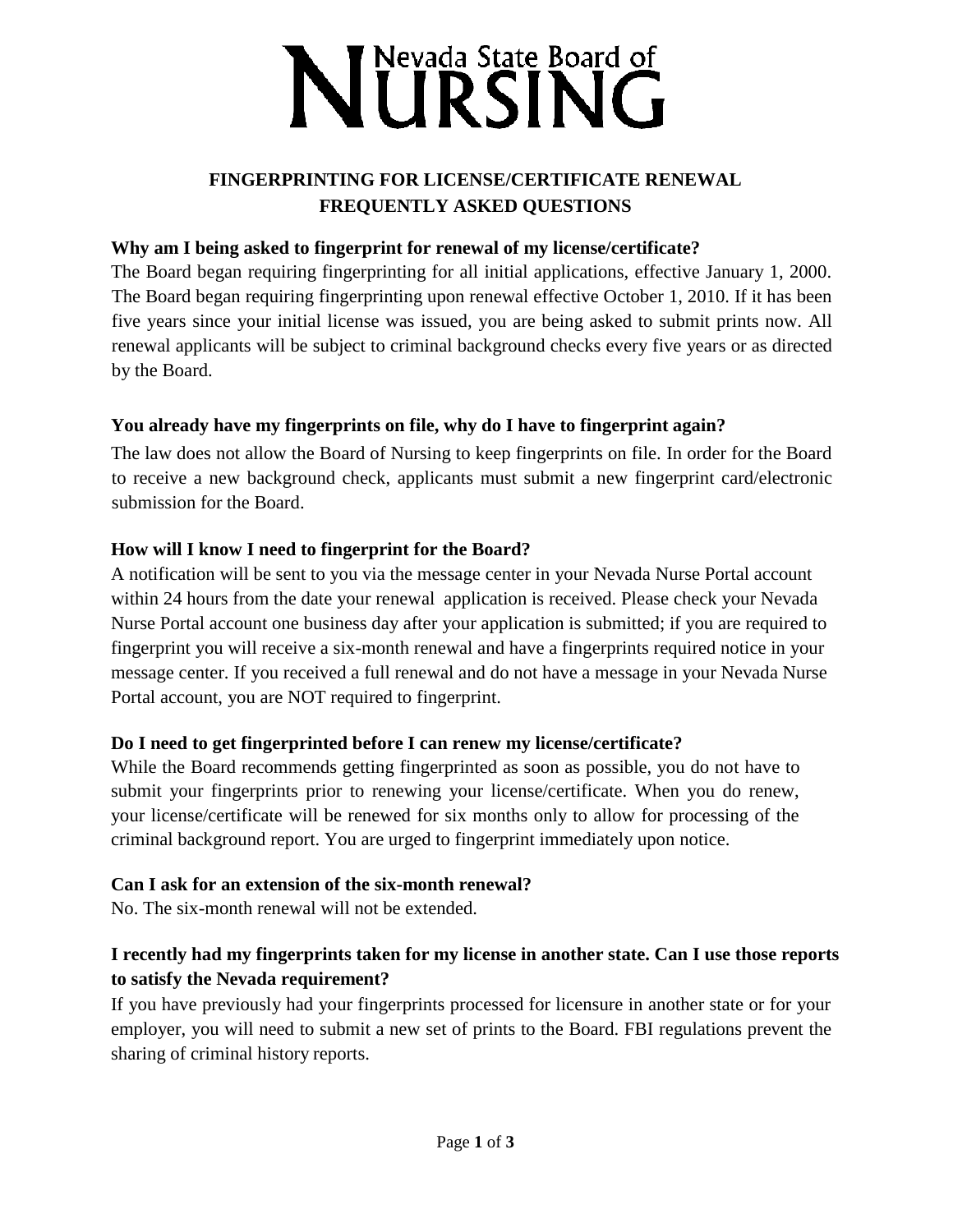# Nevada State Board of **TRS**

## **I recently had my fingerprints taken for my employer. Can I use those reports to satisfy the Nevada requirement?**

If you have previously had your fingerprints processed for licensure in another state or for your employer, you will need to submit a new set of prints to the Board. FBI regulations prevent the sharing of criminal history reports.

### **Can I just submit my fingerprints now so I can satisfy the requirement?**

No. The Board must ensure that each applicant is given adequate time for the Criminal History Repository and the FBI to complete each fingerprint report, and for Board staff to receive and process the information. Only those identified by the Board will be accepted to complete this requirement. If you submit fingerprints prior to being notified, you may be required to submit them again prior to renewal of your license/certificate.

### **What if I realize now that I did not answer the question regarding criminal convictions correctly on previous applications?**

The Board will review each criminal background to determine if there has been a violation of the Nevada Nurse Practice Act that may subject the applicant to discipline.

# **Do I need to come to the Board office to complete my fingerprints?**

No, but you must have your fingerprints completed utilizing the code numbers provided by the Board. You may go to any provider authorized to submit fingerprints to the Nevada Department of Public Safety. It is strongly recommended that whenever possible, you choose a site that has the ability to submit your fingerprints by electronic submission. To see of list of private and law enforcement fingerprint sites in Nevada, visit<http://rccd.nv.gov/FeesForms/Fingerprints/>

Both Board offices offer fingerprint capture, by appointment only. Appointments can be scheduled online by clicking on the "book now" button on the homepage of our website. Appointment hours are 8:30-11:30 and 2:00- 4:00 in Reno and Las Vegas offices.

If you reside outside of Nevada, fingerprints may be done by a law enforcement agency in any state or other entity in your state or country that will capture fingerprints. You may use any agency's fingerprint card as long as it is completed on the standard FD-258 card. Self-rolling of fingerprints using an ink-pad is not recommended and usually results in the fingerprints being rejected.

# **Who pays for the cost of processing fingerprints?**

All fingerprint fees are the responsibility of the licensee/certificate holder. Fees for electronic submission of fingerprints vary by site. The total fee for prints captured electronically at a Board office is \$40. The fee for processing fingerprint cards submitted to the Board is \$40.